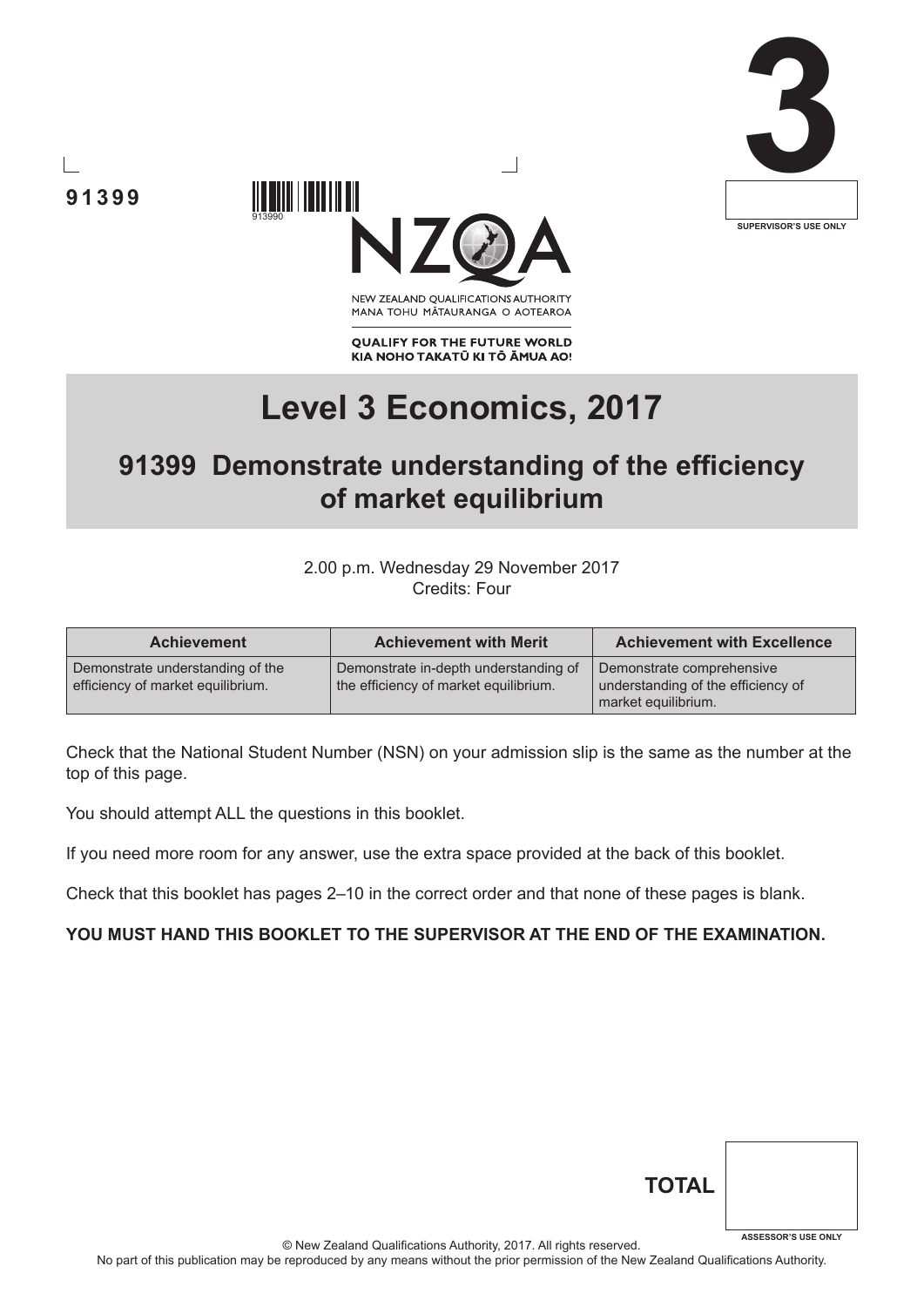# **QUESTION ONE: IMPACT OF A SUBSIDY**

An expert in population nutrition at Auckland University, Boyd Swinburn, says that poor diet is now a bigger cause of ill health than smoking in countries like New Zealand. Subsidising fruit and vegetables could improve the country's health.

Source: http://www.radionz.co.nz/news/national/123254/food-taxes-and-subsidies-'could-improve-health'

To encourage healthier eating, the government could look to subsidise fruit and vegetables.

#### **Graph One: Market for fruit and vegetables – impact of a subsidy**



- (a) (i) On Graph One, the original equilibrium price is **P**<sub>e</sub> and the original equilibrium quantity is **Q**<sub>e</sub>. Show the impact of a subsidy on the market for fruit and vegetables by clearly labelling the new equilibrium price  $P_1$  and the new equilibrium quantity  $Q_1$ .
	- (ii) Explain in detail, using market forces, how equilibrium in the market for fruit and vegetables would be restored. In your answer, refer to Graph One.

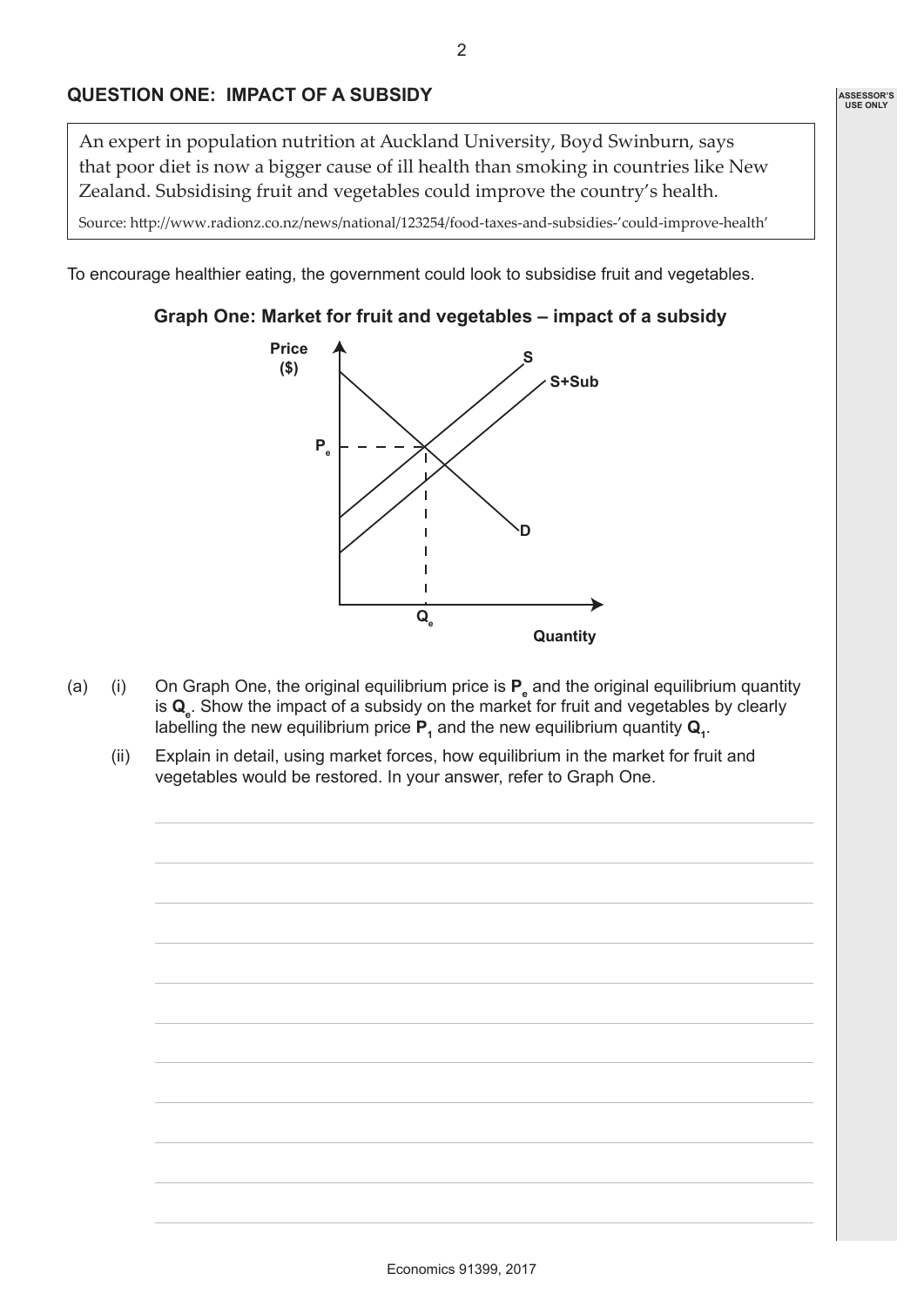- (b) (i) On Graph One, complete the following to show the impact of a subsidy on the fruit and vegetables market: **ASSESSOR'S USE ONLY**
	- MIIIIIIII) • Shade in the increase in consumer surplus
	- Shade in the increase in producer surplus

- Shade in the deadweight loss
- Label the area of total cost to the government using the letters A, B, C, and E.
- (ii) Refer to Graph One to compare and contrast the impact of a subsidy on the New Zealand fruit and vegetables market. In your answer, include the impact on:
	- consumer and producer surplus
	- government
	- allocative efficiency.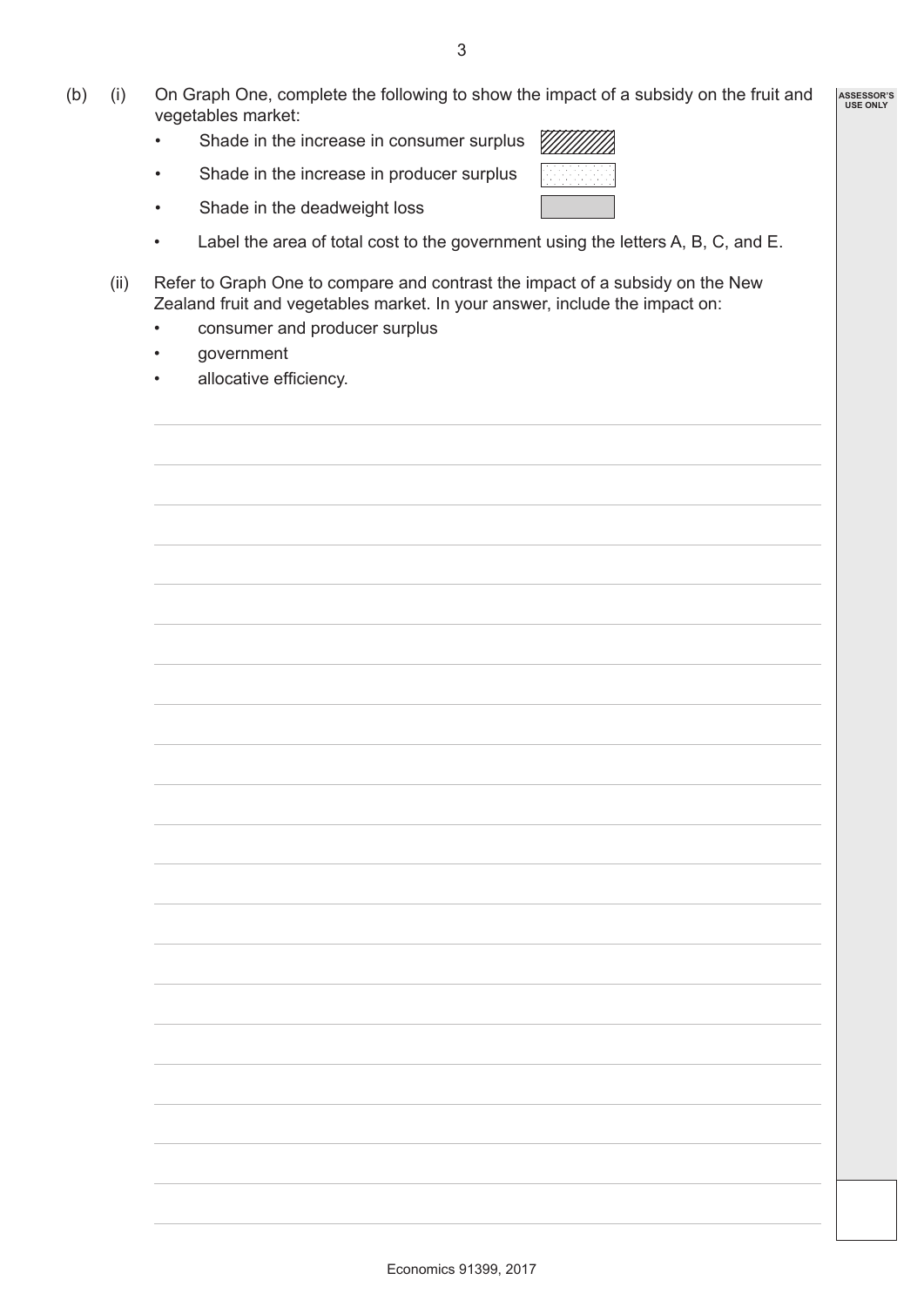## **QUESTION TWO: IMPACT OF A QUOTA**

A quota on production limits the amount produced, forcing the price up.

A quota imposed on products with different elasticities can have varying impacts. Graphs Two and Three show a quota that halves the original production of an inelastic good and an elastic good, respectively.



(a) Use Graph Two above to complete Table One, to show the impact of a quota. Use the numbers in the graph to represent the respective areas:

**Table One**

|                            | Numbers from Graph Two - Inelastic Demand |
|----------------------------|-------------------------------------------|
| Change in consumer surplus |                                           |
| New producer surplus       |                                           |
| Deadweight loss            |                                           |

- (b) (i) Refer to Graph Two and Table One to fully explain the impact of a quota on:
	- consumer surplus
	- producer surplus
	- allocative efficiency.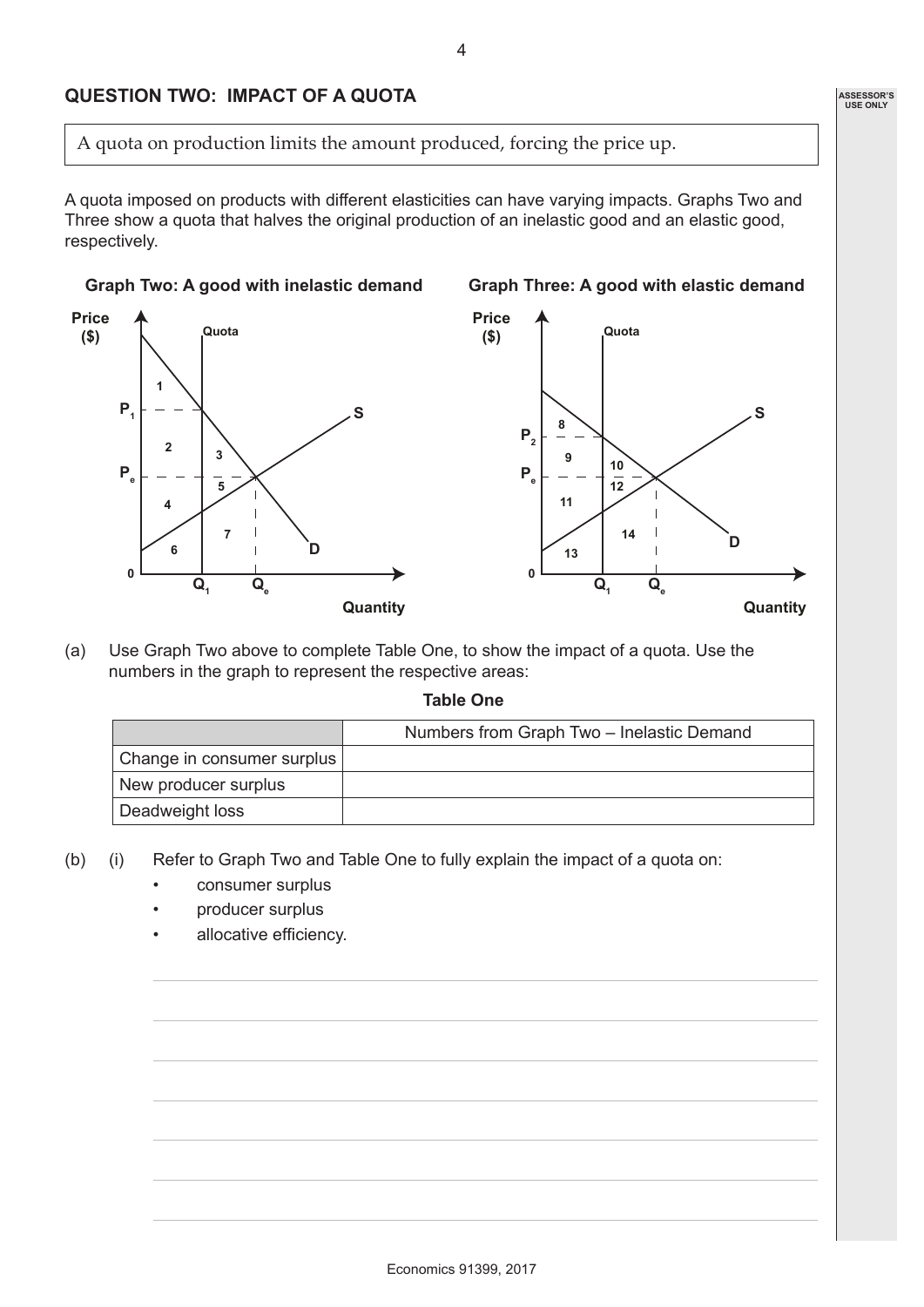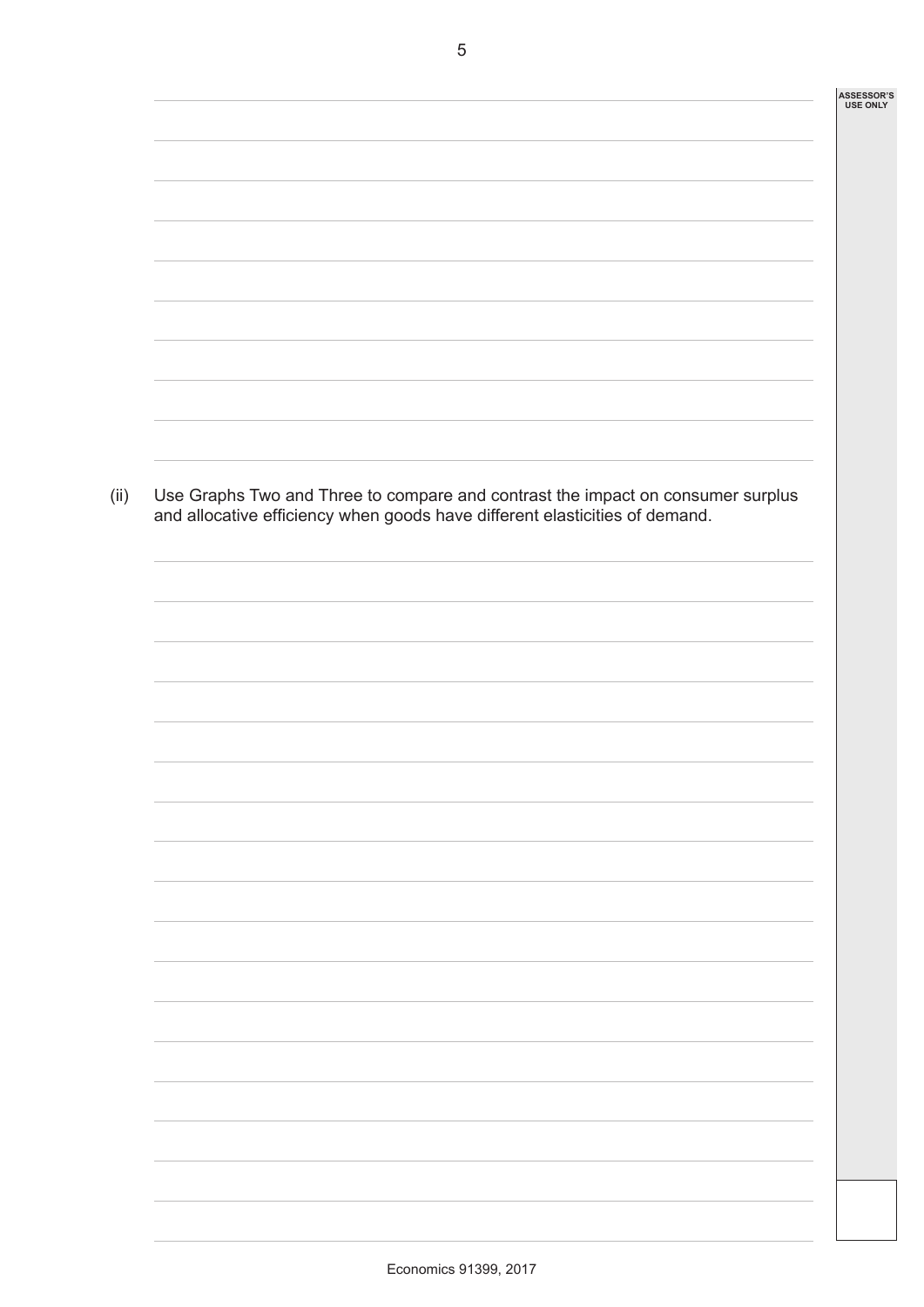Rents, particularly in Auckland, are set to increase, with landlords blaming housing shortages and an unprecedented interest in their properties.

Source (adapted): http://www.nzherald.co.nz/business/news/article.cfm?c\_id=3&objectid=11779030

The rising rents have largely been driven by increasing demand.

#### **Graph Four: Auckland rental housing market – increasing demand**



- (a) (i) On Graph Four, show the impact on the market for rental housing in Auckland as a result of increasing demand. Clearly label the new equilibrium price  $P_1$  and the new equilibrium quantity **Q**<sub>1</sub>.
	- (ii) Explain in detail, using market forces, how equilibrium in the Auckland rental housing market would be restored. In your answer, refer to the changes you made to Graph Four.

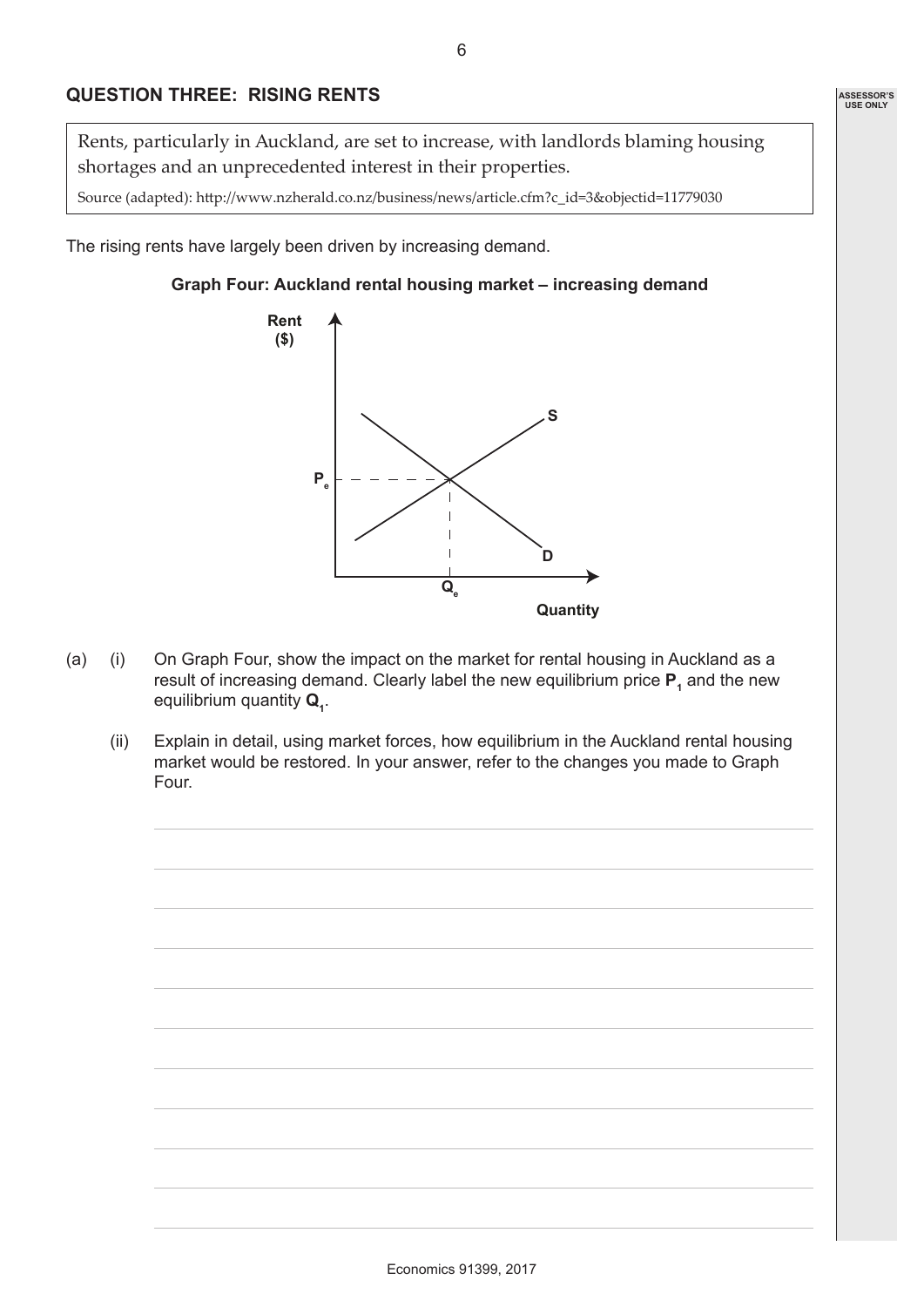A possible intervention to keep rents from rising is a maximum rent control. Graph Five below shows a maximum rent (**P<sub>max</sub>)** set below the equilibrium rent of **P**<sub>e</sub>.

#### **Graph Five: Auckland rental housing market – maximum rent control**



(b) (i) Complete Table Two below by identifying the relevant labels from Graph Five showing the changes as a result of a maximum rent control.

#### **Table Two**

|                                              | Labels from Graph Five |
|----------------------------------------------|------------------------|
| Consumer surplus before maximum rent control |                        |
| Consumer surplus after maximum rent control  |                        |
| Producer surplus before maximum rent control |                        |
| Producer surplus after maximum rent control  |                        |
| Deadweight loss                              |                        |

- (ii) Referring to both Graph Five and Table Two, compare and contrast the impact on tenants, landlords, and allocative efficiency in the Auckland rental housing market as a result of a maximum rent control. In your answer, explain the change in:
	- consumer and producer surplus for tenants and landlords
	- allocative efficiency.

**More answer space is available on the next page.**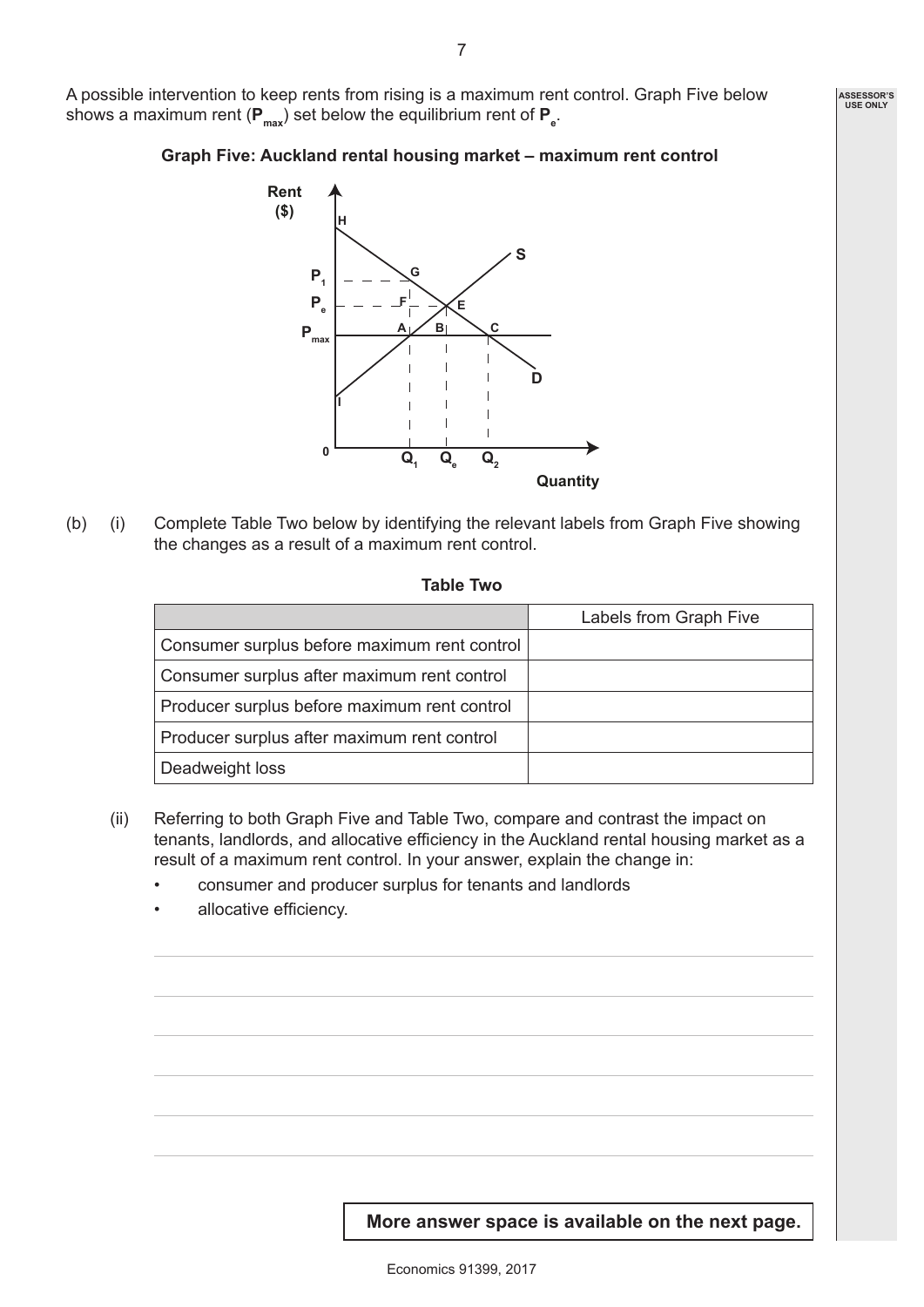| ASSESSOR'S<br>USE ONLY |
|------------------------|
|                        |
|                        |
|                        |
|                        |
|                        |
|                        |
|                        |
|                        |
|                        |
|                        |
|                        |
|                        |
|                        |
|                        |
|                        |
|                        |
|                        |
|                        |
|                        |
|                        |
|                        |
|                        |
|                        |
|                        |
|                        |
|                        |
|                        |
|                        |
|                        |
|                        |
|                        |
|                        |
|                        |
|                        |
|                        |
|                        |
|                        |
|                        |
|                        |
|                        |
|                        |
|                        |
|                        |
|                        |
|                        |
|                        |
|                        |
|                        |
|                        |
|                        |
|                        |
|                        |
|                        |
|                        |
|                        |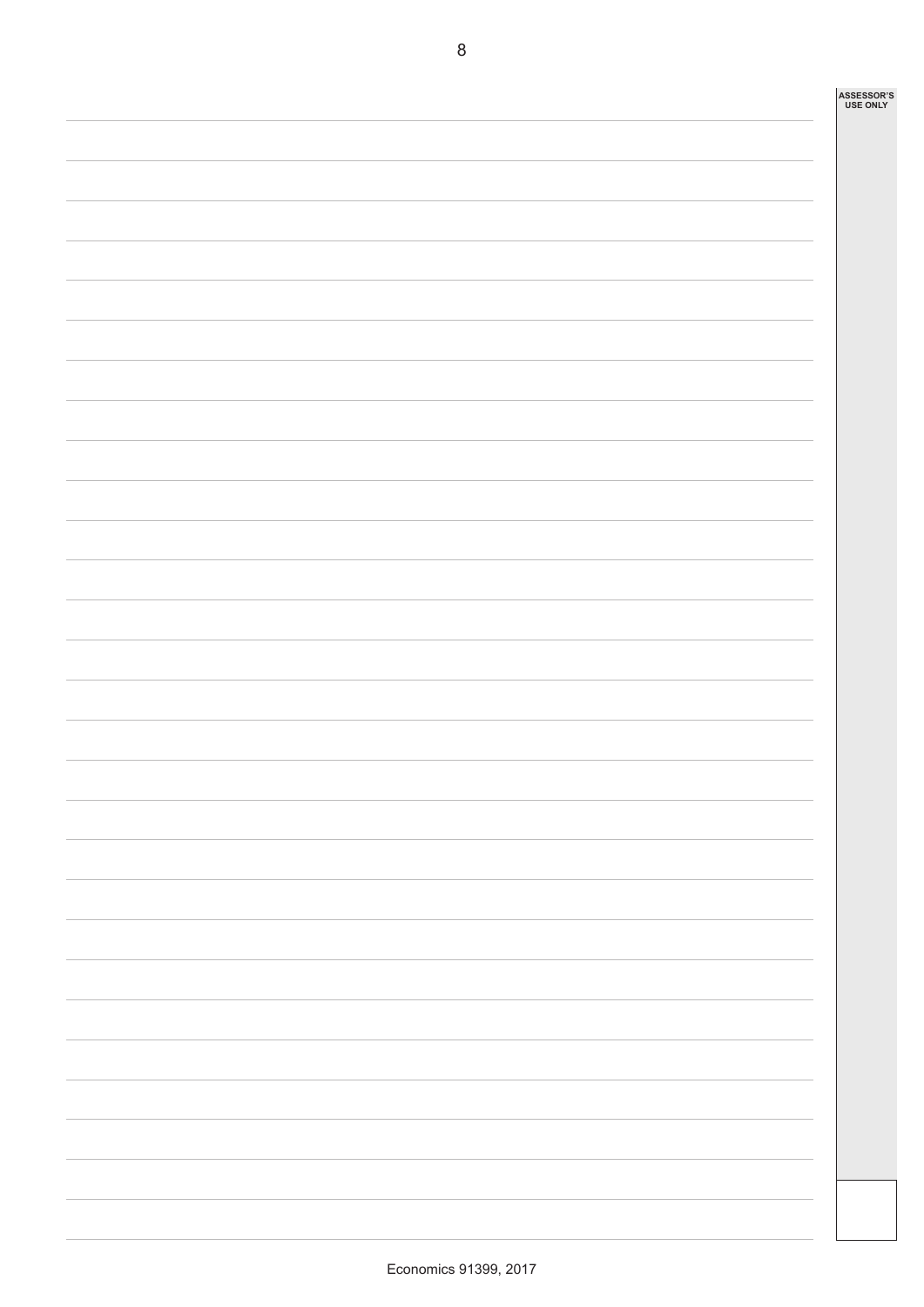|                    |  | Write the question number(s) if applicable. | Extra space if required. |  | ASSESSOR'S<br><b>USE ONLY</b> |
|--------------------|--|---------------------------------------------|--------------------------|--|-------------------------------|
| QUESTION<br>NUMBER |  |                                             |                          |  |                               |
|                    |  |                                             |                          |  |                               |
|                    |  |                                             |                          |  |                               |
|                    |  |                                             |                          |  |                               |
|                    |  |                                             |                          |  |                               |
|                    |  |                                             |                          |  |                               |
|                    |  |                                             |                          |  |                               |
|                    |  |                                             |                          |  |                               |
|                    |  |                                             |                          |  |                               |
|                    |  |                                             |                          |  |                               |
|                    |  |                                             |                          |  |                               |
|                    |  |                                             |                          |  |                               |
|                    |  |                                             |                          |  |                               |
|                    |  |                                             |                          |  |                               |
|                    |  |                                             |                          |  |                               |
|                    |  |                                             |                          |  |                               |
|                    |  |                                             |                          |  |                               |
|                    |  |                                             |                          |  |                               |
|                    |  |                                             |                          |  |                               |
|                    |  |                                             |                          |  |                               |
|                    |  |                                             |                          |  |                               |
|                    |  |                                             |                          |  |                               |
|                    |  |                                             |                          |  |                               |
|                    |  |                                             |                          |  |                               |
|                    |  |                                             |                          |  |                               |
|                    |  |                                             |                          |  |                               |
|                    |  |                                             |                          |  |                               |